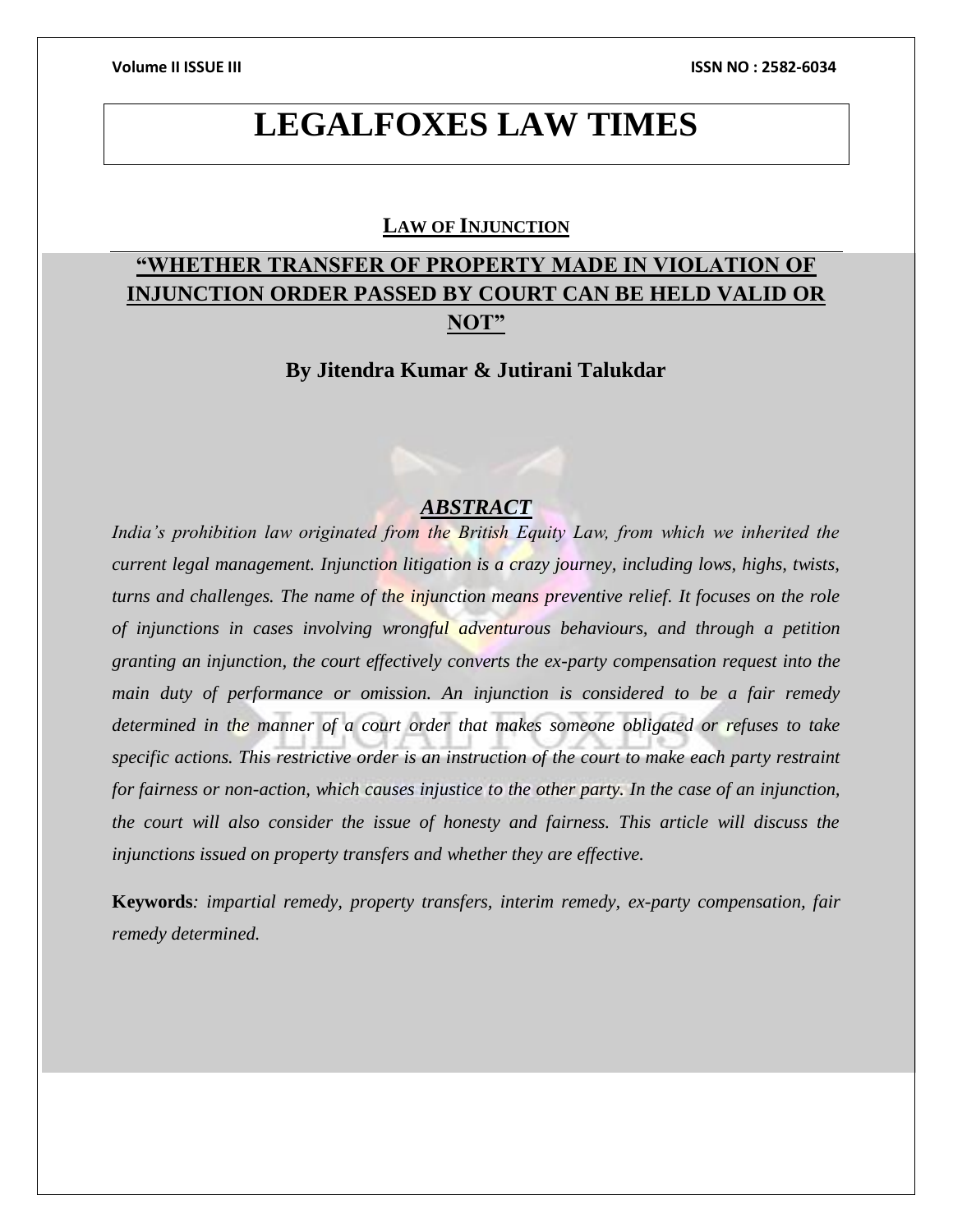### INTRODUCTION

In the Indian law, an injunction is considered as the impartial remedy identified in the manner of the court order that obliges a person or refrains them to do a specific act. This restrictive order is kind of direction from court that refrain one of the respective parties for the purpose of equity or refraining from act, which is causing injustice to the other party. Therefore, a certain type of the conduct is forbidden through the injunction.

Evidences have shown that injunction is considered as the equity that originated from the English courts of equity and traditionally this remedy is awarded when the wrong could not be remedied through the money. Injunction is to provide the right to someone, whose right have been violated by the other party.

Therefore, while providing injunction the question of good faith and fairness are also considered by the court. Injunctions given in the case of transfer of property will be discussed in this article and whether they are valid or not.

# **Literature Review of the Topic**

 P.P. Joshi, RULE OF INJUNCTIONS: Temporary Injunction comprising Ex-parte Injunction, Perpetual Injunction and Mandatory Injunction, (2015)

In this research article author has briefly explained about the Injunction and different types of injunction that court can pass. The article talks about different situations these injunctions can be passed. The authors in the present case have relied on the research paper to understand the meaning of injunction and the characteristic of these injunctions.

 $\triangleright$  Thammaiah Ramakrishna, An India Perspective on Establishing a Prima-Facie Case in Patent Suits, Available at SSRN 3047057 (2017).

In this article authors have talked about patent injunction but the paper also focuses on general concept of injunction. The author has talked about application of equitable principle in granting the injunction. These inputs were used in article to explain as to when injunction can be granted and what are essential factors leading to grant of injunction and article has explained how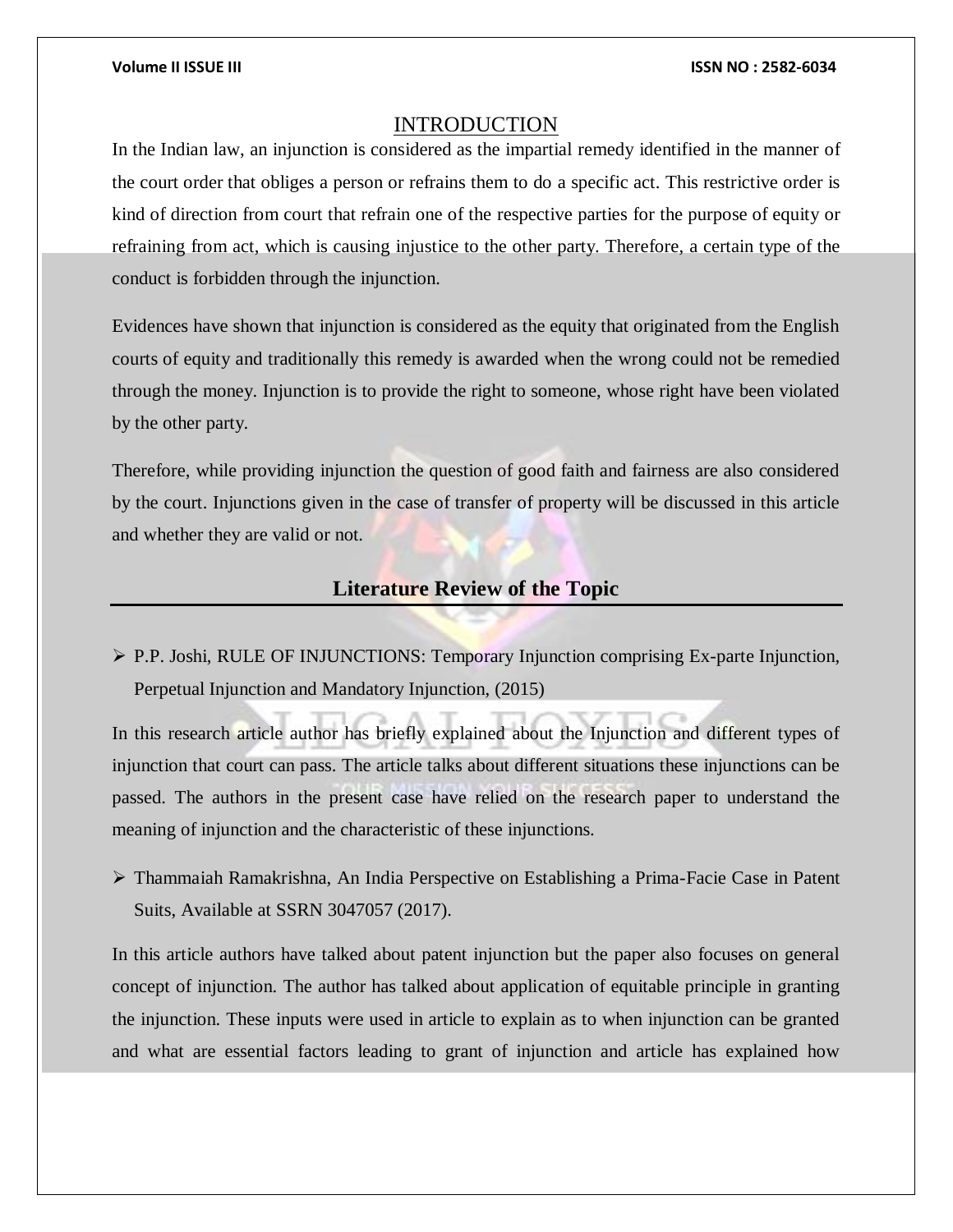injunction is interim remedy which can be claimed by the plaintiff and also helps in order to prevent the dissolution of the rights of the plaintiff.

PuneetGarg, India: Law of Injunction: Temporary Injunction, Singh & Associates (Aug  $13^{th}2013$ ).

In this Article the author has summarized the condition prevailing before passing of injunction and which has helped in the paper in further understanding the condition for the plaintiff to seek the remedy of injunction.

 $\triangleright$  Jean Murray, what is Injunction, small business, (Sept 17 2020)

In this article the researcher has talked about working of injunction order and is application in civil disputes. The researcher has also explained about the various kinds of injunction. The article has included from the said the article consequence of not adhering to the order of injunction.

 $\triangleright$  Shweta, what to do when an Injunction is not enough to stop the infringement, Selvam&Selvam (March 11 2016)

This article has specifically talked about the penalties for not adhering to the injunction order and remedies that are available for the beach of injunction. The article tells us about how law does not provide enough protection to stop breach of injunction. The article also tells us as to how act of contempt is more common.

# **Classification of Injunction:**

### OUR SUCCES

In the Indian Legal System, laws pertaining to Injunction is administered by the Specific Relief Act, 1963. Talking about remedy of Injunction has been characterized into two types i.e. Permanent Injunction and Temporary Injunction.

The provision of Temporary Injunction has been given in Sec-37 of the Specific Relief Act, 1963 which states that *"Temporary Injunction remains in continuation till the further order of the court and this can be granted at the any stage of the suit"*

Whereas the procedure for this is given under Order XXXIX of the Code of Civil Procedure, 1908. This remedy being discretionary equitable relief it cannot be granted when equal effective relief is available in any other usual proceeding. The relief of restrictive order can be granted by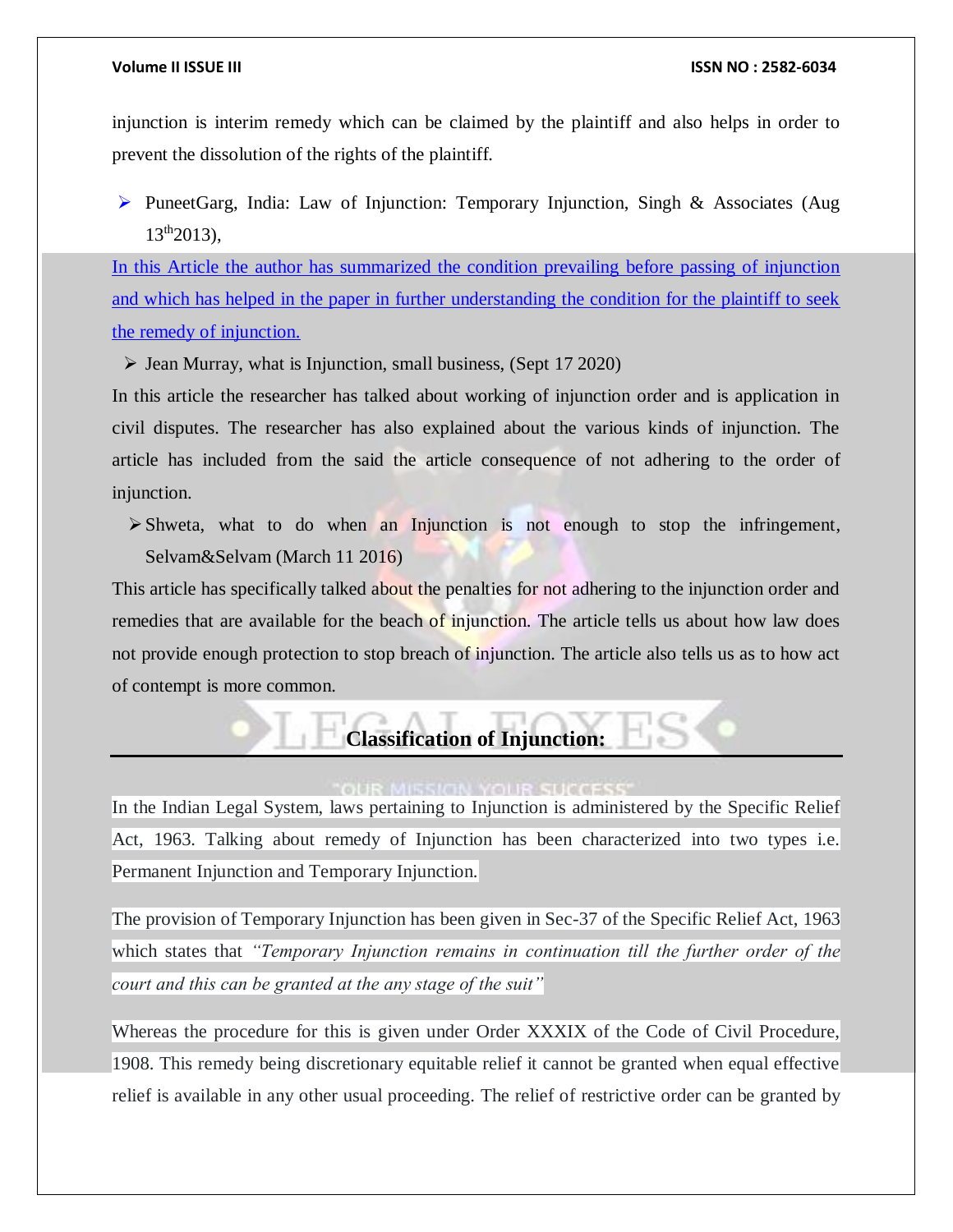$\overline{a}$ 

### **Volume II ISSUE III ISSN NO : 2582-6034**

the various courts in order to prevent the future violation of the law and to prohibit that particular person from the violating the rights of any other person in the society, this can include cases like where factory is producing waste chemicals, if somebody is creating noise pollution by loud speakers etc.

An Injunction in which certain act or conduct must necessarily be done is known as Mandatory Injunction where as an Injunction where person is prevented from doing that particular conduct or act is called Propitiatory Injunction. However, there are certain cases in which both the Injunctions are pronounced, because such cases require both conduct and prohibition from that conduct by the defendant.

"*When an injunction is given, it can be enforced with equitable enforcement mechanisms such as contempt. It can also be modified or dissolved (upon a proper motion to the court) if*  circumstances change in the future"<sup>1</sup>.

Therefore, above are some significant characteristics of Injunction which allows Hon'ble court to manage the action and behaviour of different parties in the different cases. As mentioned above that such laws of relating to the remedy of Injunction are governed by under Order 39 of Code of Civil Procedure, 1908 and the section 36 and 42 of the Specific Relief Act, 1962, but along them in our legal system we have section 94(c) of the CPC, 1908 as the supplemental provision which is used while granting temporary injunctions.<sup>2</sup>

The relief of temporary Injunction can be availed by the plaintiff from the court in the cases where the defendant is violating the rights of that plaintiff i.e. threat to dispose the property, unauthorised trespass etc. Cases where property is of immovable nature, in such a scenario Hon'ble court may refrain the act and prevent the dispossession of the property of the plaintiff in order to prevent any kind of harm that can be caused to plaintiff in relation to the property and the property dispute.

Hence, the remedy of the temporary injunction is considered as the interim remedy which can be claimed by the plaintiff and also helps in order to prevent the dissolution of the rights of the

<sup>1</sup>P.P. Joshi, LAW OF INJUNCTIONS: Temporary Injunction including Ex-parte Injunction, Perpetual Injunction and Mandatory Injunction, (2015).

<sup>2</sup> What is an Injunction?, Indian Findings (2019[\) https://www.indiafilings.com/learn/what-is-an-injunction/.](https://www.indiafilings.com/learn/what-is-an-injunction/)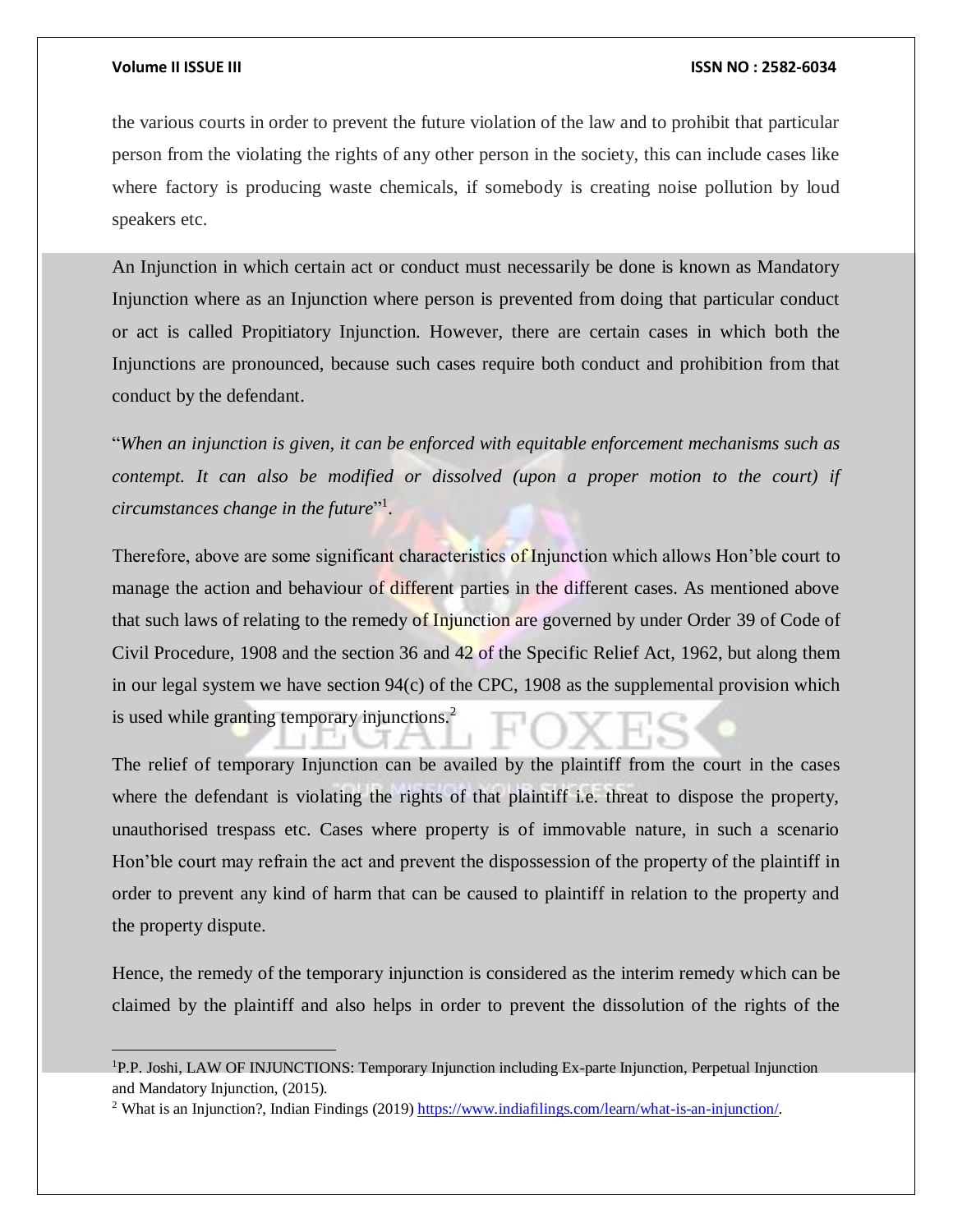plaintiff.<sup>3</sup> In the landmark case of Gujarat Botting Co.Ltd. V. Coca Cola Co. the Hon'ble court gave certain guiding principles which must be taken into consideration while granting the relief of temporary injunctions.<sup>4</sup>

While pronouncing the judgment apex court held that firstly, what is essential and significant to apply the test of prima facie, secondly whether the balance of convenience is in favour of plaintiff and thirdly, whether the plaintiff may undergo the irreparable injury if the temporary injunction is no provided.<sup>5</sup>

Considering and analysing the number of cases it can be easily understood that temporary injunction cannot be sought for those right may come in to force in future, which signifies the fact that injunction can injunction could not be prohibit a party from filling a suit.<sup>6</sup>

# **Analysis and Critical Thinking**

While granting the relief of temporary injunction hon'ble court has to keep in mind various essentials factors, as we know any property is a hard-earned asset and an investment for life for any person. Section 94 of the Code of Civil Procedure, 1908 makes it very clear from its text itself i.e. *"such powers given to prevent the ends of the justice from being get diluted."*

In any case if there is a minor apprehension or some element of doubt that the defendant may by his action alter the state of the subject matter of the dispute, in such a case a decree ordered would be of no meaning and it will ineffective or impossible to execute the actual meaning of the decree then in such a scenario hon'ble court would be having power to grant an injunction with a view to prevent such an apprehended action of the defendant.

For Instance, in the matter of the specific performance of an agreement for the sale of an immovable property, the hon'ble court may grant a decree of temporary injunction as a relief to the plaintiff on the sale of the property in any manner as per the law, by the concerned parties and for concerned subject matter involved in the particular case.

<sup>3</sup>Thammaiah Ramakrishna, An India Perspective on Establishing a Prima-Facie Case in Patent Suits, Available at SSRN 3047057 (2017).

<sup>4</sup> AIR 1995 SC 2372

<sup>&</sup>lt;sup>5</sup>PuneetGarg, India: Law Of Injunction: Temporary Injunction, Singh & Associates (13 August 2013) <http://www.mondaq.com/india/x/257586/Civil+Law/LAW+OF+INJUNCTION+TEMPORARY+INJUNCTION>

<sup>6</sup>Seema Arshad Zaheerv&Ors.V., Municipal Corporation of Greater Mumbai &Ors., (2006) 5 Scale 263.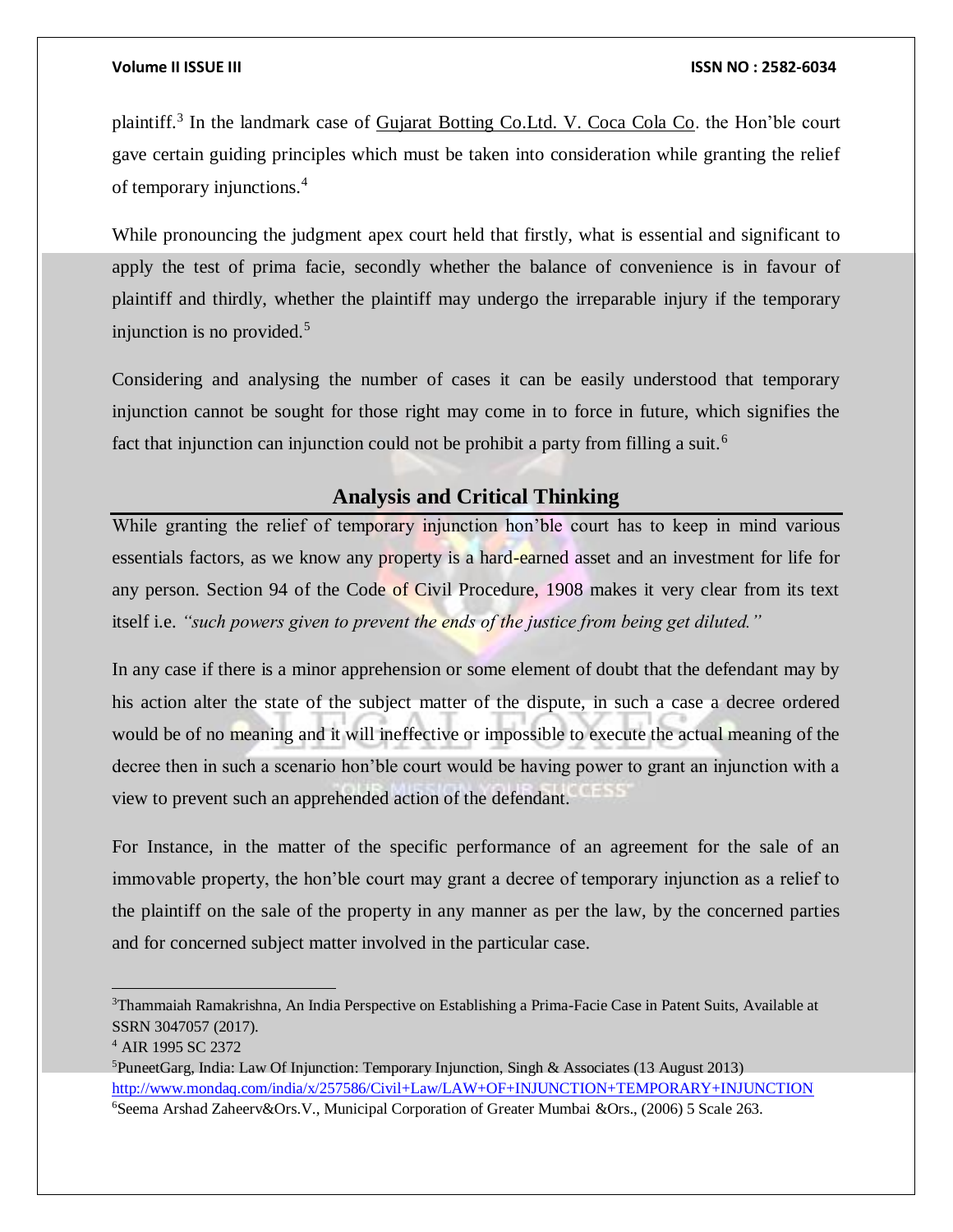The above facts and circumstances were taken into consideration by the hon'ble Supreme Court and held that *"the guidelines as to what are three essential ingredients that have to be present and fulfilled in order to grant a temporary injunction, which are prima facie case, balance of convenience and irreparable loss.<sup>7</sup>"*

Now let us understand the all these essential ingredients given in the case of Dalpat Kumar V/s Prahlad Singh:

### **Prima Facie Case:**

The phrase Prima Facie is nothing butanything which seems to be the truth when it is seen or heard for the first time i.e. at the first sight, in other words it that apprehension or mental thinking which comes in the mind without examining the facts and circumstances. Our hon'ble Supreme Court on various occasions has defined the meaning of the term "*Prima Facie.*"

However, in the leading case it was held that the meaning of the term "*prima facie*" would not suggest that concerned aggrieved person should be having clear and direct case which in his apprehension and in all possible outcomes will succeed in the court and at the end of the trial order of will be given in his favour only.<sup>8</sup>

This is nothing but the contention which the aggrieved person is asking, and require deliberation in quality and in his mind this contention can never be rejected, as doing this would be unjust and against the basic principles of law.Hon'ble court while dealing matters has to consider whether the concerned party who has approached the court by filing a suit has a valid and reasonable case and at the same time it must also take care of the fact that is what is the reasonable and probable status of the such suits succeeding, if the suit is process in the trial.

Hence, the case of the plaintiff must be out of the scope of any technical flaws and at the same time suit filed by plaintiff must have merits in it. For Instance, that the initial plaint filed before the hon'ble court should be free of any flaws and technical aspects like jurisdiction, maintainability, limitation, court fees etc must be taken care of well, as all these comes under the category of legal irregularities and they must be removed by the proper examination of the court.

l

<sup>7</sup>Dalpat Kumar V/s Prahlad Singh AIR 1993 SC 276.

<sup>8</sup> Prakash Singh V/s State of Haryana 2002 (4) Civil L.J. 71 (P.H.).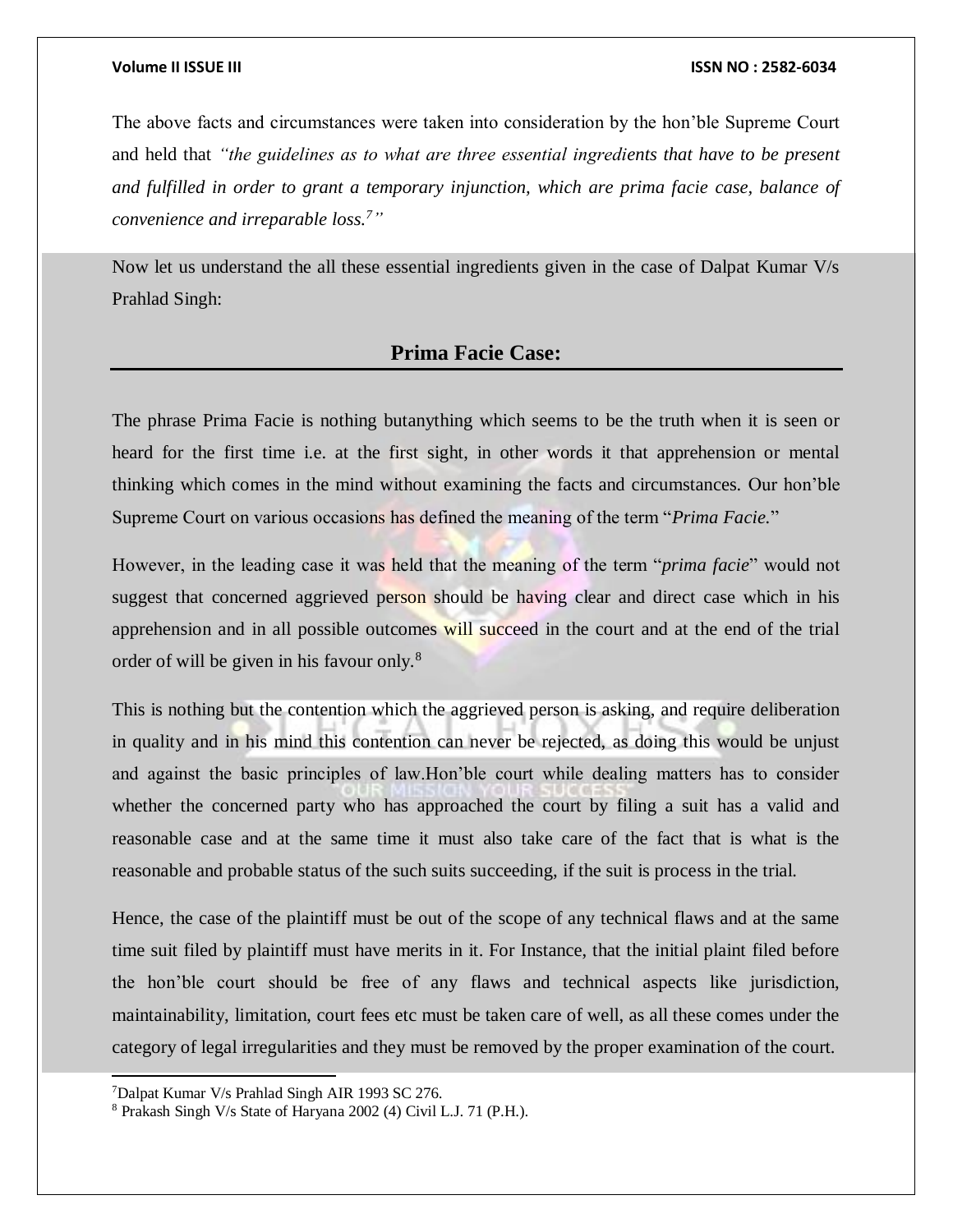# **Balance of Convenience:**

Injunction is granted if the person suffers excessive loss. In the landmark case, hon'ble Supreme Court has said "a temporary injunction can be granted only if the who seeking injunction has a concluded right, and he is capable of being enforced by way of injunction and there has to be a balance between the remedy sought by the plaintiff and the situation and condition of the defendant." <sup>9</sup>This becomes very essential to maintain a balance between the relief given to the plaintiff against the injury that will be done to the defendant.

However, in order to ensure a balance of convenience, it is necessary that the case of parties is compared and a comparative balance has to be made between the malice or problem of inconvenience which is to be caused will be greater or the withholding of injunction will cause greater loss to the party than granting it.

# **Irreparable Loss:**

As the term it self says that any loss which can be restored back no matter how much of monetary compensation is order by the court.

In the landmark case, where hon'ble Supreme Court of India held that "Court have to analysis the amount of loss caused and suffered by defendant and plaintiff respectively, and further it will also examine the future loss incurred by the plaintiff if the order of in the favour of plaintiff is not granted. The court will also analysis the fact that whether the loss suffered by plaintiff is reparable by monetary compensation i.e. Amount of money equal or more than the value of the property. Furthermore, the court will also analysis the consequence faced by defendant if the order is passed, subsequently it has to be seen that which loss will be greater and irreparable.<sup>10</sup>

Considering above, the party which would suffer greater loss be said having balance of the convenience in the favour and accordingly, the court will pass or refuse to pass the order.

l

<sup>9</sup> Agricultural Produce Market Committee V. GirdharbhaiRamjibhaiChhaniyara, AIR 1997 SC 2674.

<sup>&</sup>lt;sup>10</sup> Best Sellers Retail India (P) Ltd. v. Aditya NirlaNuvoLtd,(2012) 6 SCC 792.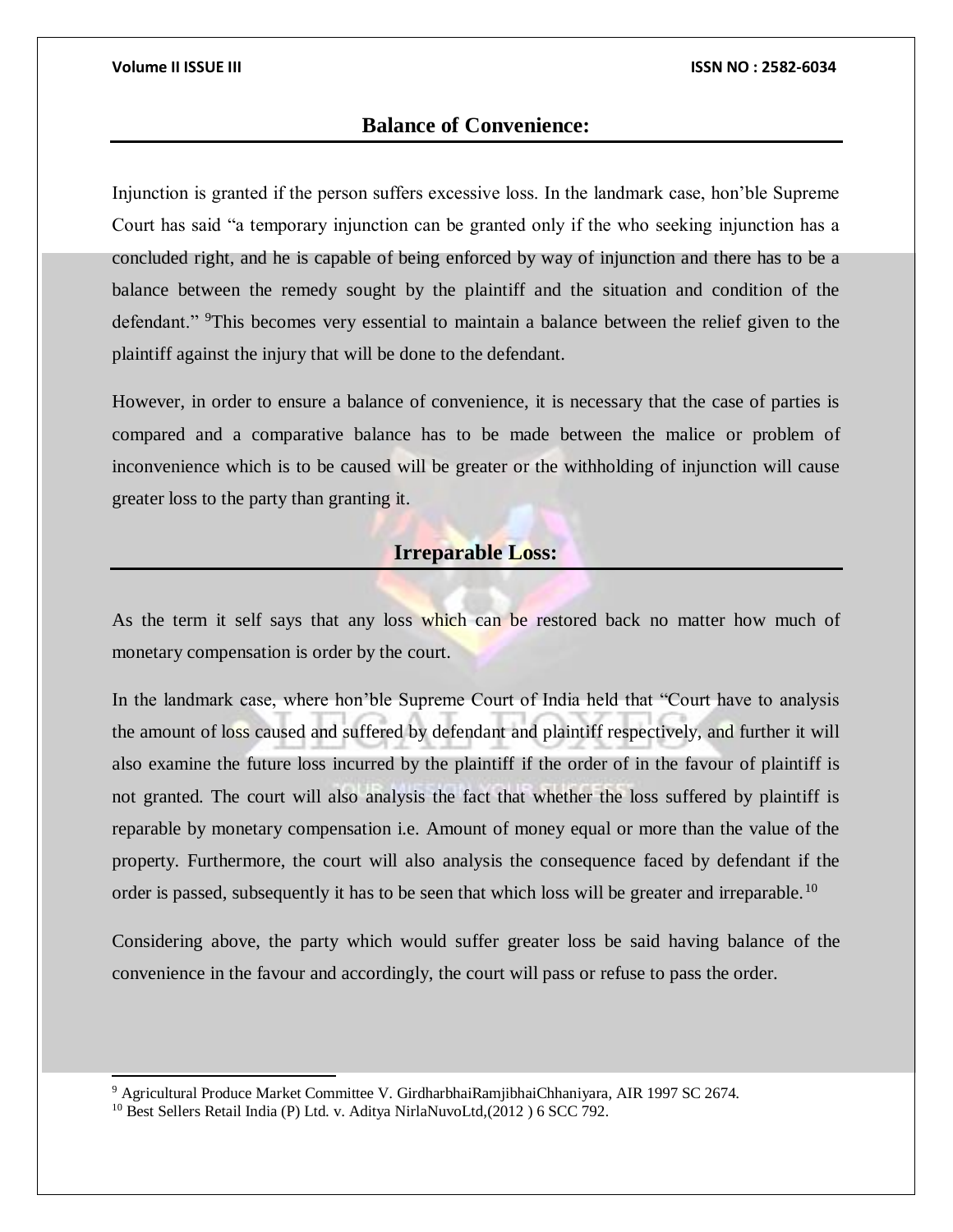However, there are endless damages which can not be repaired at any cost but for them court does not regard them as "irreparable loss." For Instance, it is said to be caused mental injury if somebody outrages the feeling or causes loss to anything which is of sentimental value.

On the contrary, there are damages which can be repaired or restored back into its existing state which causing substantial loss to that object, but in the court of it is still considered as Irreparable loss.

Irreparable damage does not mean that the damage can never by repaired or brought in the original state.It only means that the damage caused cannot be adequately compensated by money.<sup>11</sup>

Further, an injury is permanent where it is nonstop and repeated or when a remedy can be sought of under law by a number of suits.

# **Analysing the Validity of Transfers.**

To understand whether or not the transfer of the property when the injunction order is issued is justified it is imperative read the case of KeshrimalJivji Shah Anr. v. Bank of Maharashtra.<sup>12</sup> In this case contention raised from end of petitioners counsel was that once law fails to make a provision on transfer of a property against prohibitory order , then court is not permitted to hold the transfer of property for petitioner is void. Now the onus was on the court to ascertain whether right, interest and ownership in the immovable property extinguish only since a restraint is order by court on its transfer. Further second conflicting contention to be decided was that transaction that is entered either against order of court or to violate it cannot confer any favourable right or interest in favour of transferee. A very identical situation was faced by the Apex court in case of Sujit Singh v. Harbans Singh  $^{13}$ , in this case court held that " if there is no restraint on the transfer of property even after the injunction order, and it was supposed to let go as such, it would defeat ends of justice and prevent the public policy."

 $11$  M. Gurudasand Ors. V. Rasaranjan and Ors, AIR 2006 SC 3275.

<sup>12</sup> (2005) 193 CTR Bom 229.

<sup>&</sup>lt;sup>13</sup> 1995 [6] SCC 50.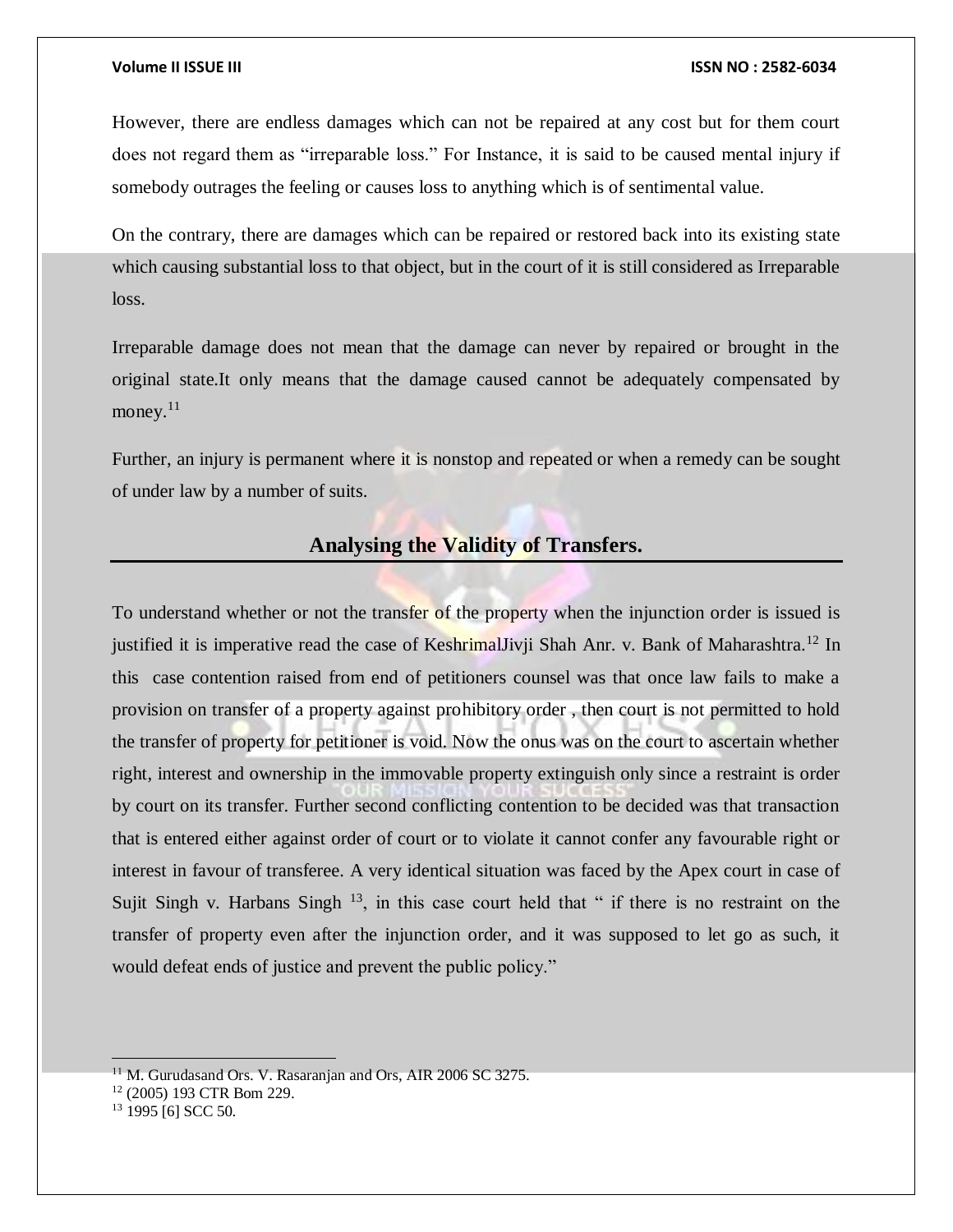Also in case of RamchandraGunpatShinde v. State of Maharashtra<sup>14</sup> division bench held that it is the court and not the legislation that people of our country entrust their trust. If people respect the working of the courts, the respect for law will also survive the lacunae of other branch of the Governments, but people abandons the respect for courts law and order will eradicate with deterrent effect to the society.<sup>15</sup>

Thus to finally summarize the different submission given by the counsel in aforementioned case and contentions given by the various high the Hon'ble Supreme court in case of Satya BrataBiswal v. Kalyan Kumar Kisku<sup>16</sup> held that if transfer of property subsequent to order of injunction being passed for same property is held to be valid given the fact annulling such transfer not given under law, then in such case it would be viewed as loss of legal efficacy and would be deemed as an utter disrespect or violation of prohibitory order passed by the relevant court. Such act would be seen as parties have power to breach and abuse court instructions and none will suffer any consequences. For the second contention court of law grants no rights or title in name of transferee as no transfer is recognized by the law. It is imperative that guidelines or instruction shall be issued that transferee shall not be allowed to take advantage or any benefit from such transaction since he isn't the party of the matter. If this transfer was allowed, then the propensity to disregard the order of the courts which are ever increasing would never be stopped or done away with. It is imperative to understand that court exercises its power on the ground of respect for its authority who take court helps to cure their grievance. Also it has to be borne in mind that people would lose faith and the confidence completely, if court fails to curb or stop this propensity of violating orders. Caution note by supreme court must be revised at back of legal minds.

# **Problem with Injunction and Transfer of Property.**

**T**he court tried to ascertain the understanding whether transfer of the property violating injunction can be upheld or not and can section 52 of Transfer of Property Act sufficient to save parties from these violations in case of Prakash Gobindram Ahuja v. Ganesh

<sup>14</sup> 1994 (1) Bom. C.R. 46O.

 $15$  Id.

<sup>16</sup> AIR 1994 SC 1837.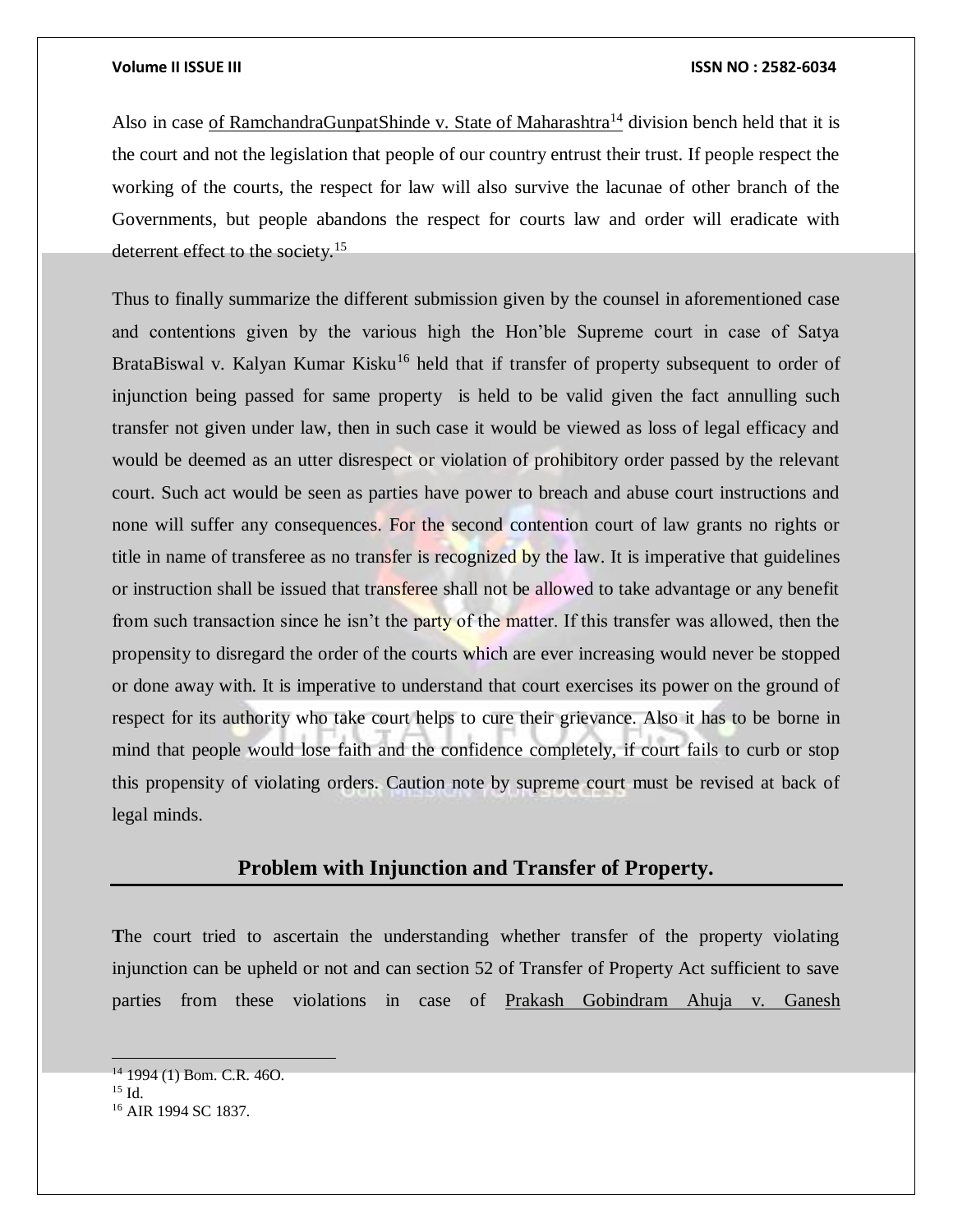PandharinathDhonde<sup>17</sup> Further in case of KeshrimalJivji Shah and Anr. v Bank of Maharashtra the point put forwarded by the counsel was there is no law in CPC or in the India which can declare the transfer in violation of injunctive order as invalid.<sup>18</sup> Thus it was logically argued since law is silent on the nullity of transfer in violation of injunction the court shall not regard such transfer favouring plaintiff. Also in case of Thomson Press Ltd. v Nanak Builders Invesntors, the court has stated there is no rational that violation of restrictive order could make respective property as ineffectual.<sup>19</sup> Based on the above derivation in case of KeshrimalJivji it was contended that ownership or right over immovable property cannot be considered as invalid since injunction is placed by court.

### **REMEDIES**

As by studying the different case we conclude that Section 52 –Transfer of Property Act do not put any hindrance or constraint on the transfer of property at the same time is silent about such transfers nullity or declares it void. However, this section does states that equitable claims are within the preview and authority of court.<sup>20</sup> There are cases where court denied the transferee who agreed the transfer even having prior knowledge of injunction of the suit. However, the case of <u>Kasturi v Iyyampermual.<sup>21</sup> ""an application by the subsequent purchaser for impleadment in a</u> *suit for specific performance by a prior transferee does not alter the nature and character of the suit and such a transferee has a right and interest to be protected and deserves to be impleaded in the suit.*" 22

Thus in case of injunction orders violated the defendant is liable for the violations and are subject to consequences but same cannot be taken against transferee. The party who has done wrong under CPC and transfer of property are liable to be punished but the sale is legal.<sup>23</sup> But one case of Savitri Devi v. District Judge Gorakhpur the court pointed that transfer of property even

<sup>17</sup> (2016) 6 ABR 745.

<sup>&</sup>lt;sup>18</sup> 2004 (3) MhL<sub>j</sub> 893.

<sup>19</sup> (2013) 5 SCC 387.

<sup>20</sup> The Transfer of Property Act 1882, No. 4 Acts of Parliament 1882.

 $21$  2005(6) SCC 733.

<sup>&</sup>lt;sup>22</sup>Whether transfer of property made against theinjunction order is right or not?, Law-Web (Friday, 23 August 2013[\)https://www.lawweb.in/2013/08/transfer-of-property-made-in-violation.html.](https://www.lawweb.in/2013/08/transfer-of-property-made-in-violation.html)

<sup>&</sup>lt;sup>23</sup> Shweta, what to do when an Injunction is not enough to stop the infringement, Selvam&Selvam (March 11 2016) available at:https://selvams.com/blog/what-to-do-when-an-injunction-is-not-enough-to-stop-theinfringement/~:text=The%20CPC%20states%20that%20in,guilty%20of%20such%20disobedience%20the.